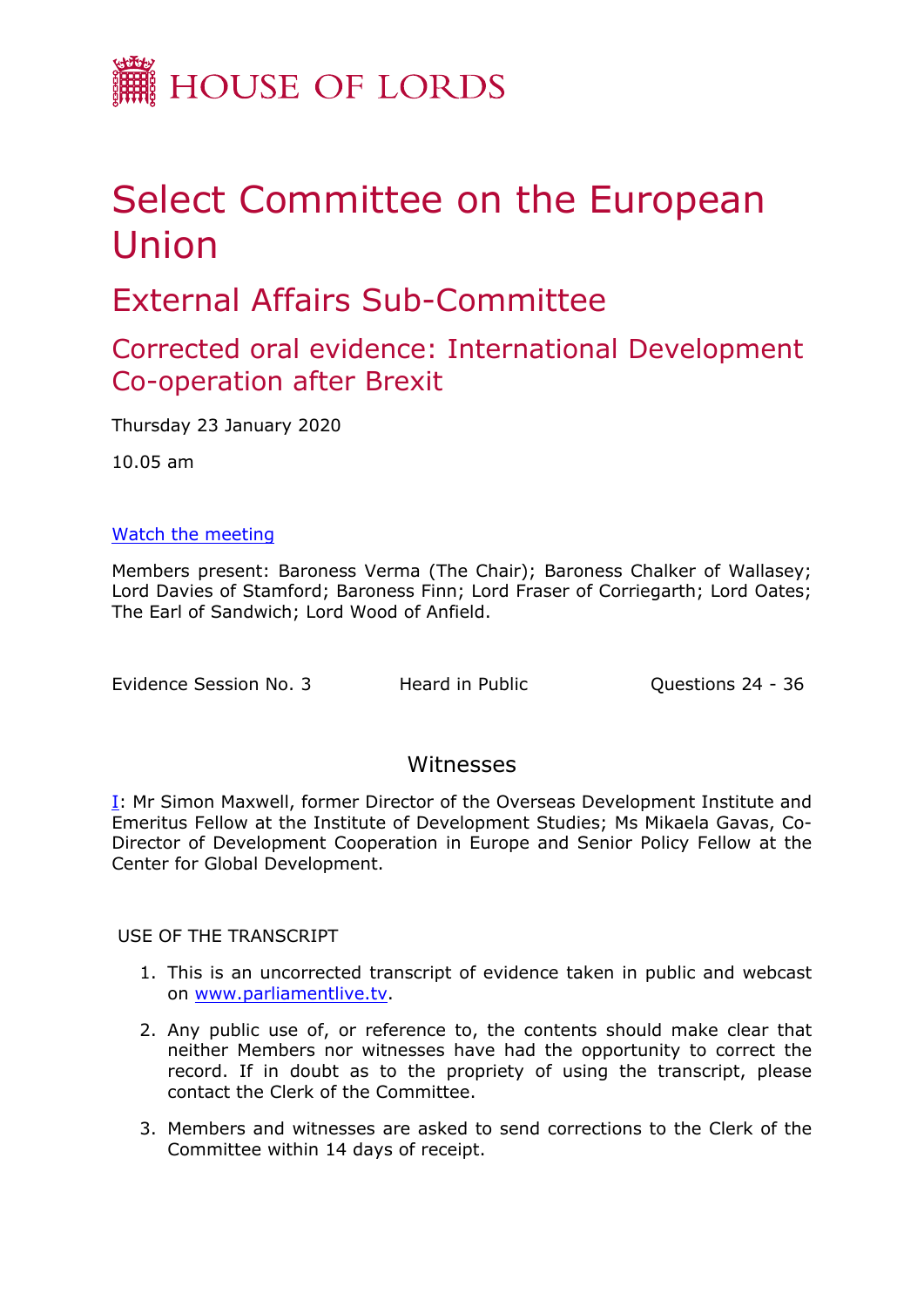## <span id="page-1-0"></span>Examination of witnesses

Simon Maxwell and Mikaela Gavas.

Q24 **The Chairman:** Good morning, Mr Maxwell and Ms Gavas. Welcome to this evidence session. We are extremely grateful for your time here today. We have enjoyed the evidence sessions that we have undertaken with you in the past. This session will be broadcast. We will, as always, give you the transcript after the session. If there are any corrections, please make sure that you put them forward to us.

Would you like to make any opening statements before we go into the questions, which you have had prior notice of? I always warn witnesses that Members may not always stick to the questions, so please be alerted to that. Ms Gavas, would you like to start with a short opening statement or should we go straight into questions?

*Mikaela Gavas:* Good morning. I am absolutely fine to go straight into the questions.

*Simon Maxwell:* Let us go that way.

Q25 **The Chair:** Right. I must apologise for my cough this morning. In your view, what will UK development policy lose when we leave the EU? Or do you think there will be an enhancement and, if so, how do we continue to make the impact that the UK has been making as a member of the European Union?

*Mikaela Gavas:* There are two areas where the added value of the EU really manifests itself as a development actor: first, as a multiplier of UK influence, and, secondly, as a channel for UK aid.

Thinking about the multiplier effect, there are very concrete examples of how that works. In international fora, the UK and the member states negotiate as part of a team. It is this 'team EU' approach that carries more heft. The UK has throughout been able to influence the negotiating position of the EU to very positive effect.

The second area is the networks and co-operation agreements that the EU has, in particular with its partner countries in Africa, the eastern Mediterranean and the western Balkan groups. The UK would not be able to replicate those networks and bring the leverage that working with the EU gives it.

As a channel for UK aid, the EU has offered its extensive reach and its presence in over 100 countries. Its geographical reach extends far beyond the UK's bilateral footprint with programmes in north and west Africa and with the Eastern Partnership where the UK has very limited presence.

It has also offered the UK a very wide array of its financial instruments, in particular for the provision of guarantees, blended finance and budget support to fragile states—the so-called state-building contracts—as well as its grant instruments.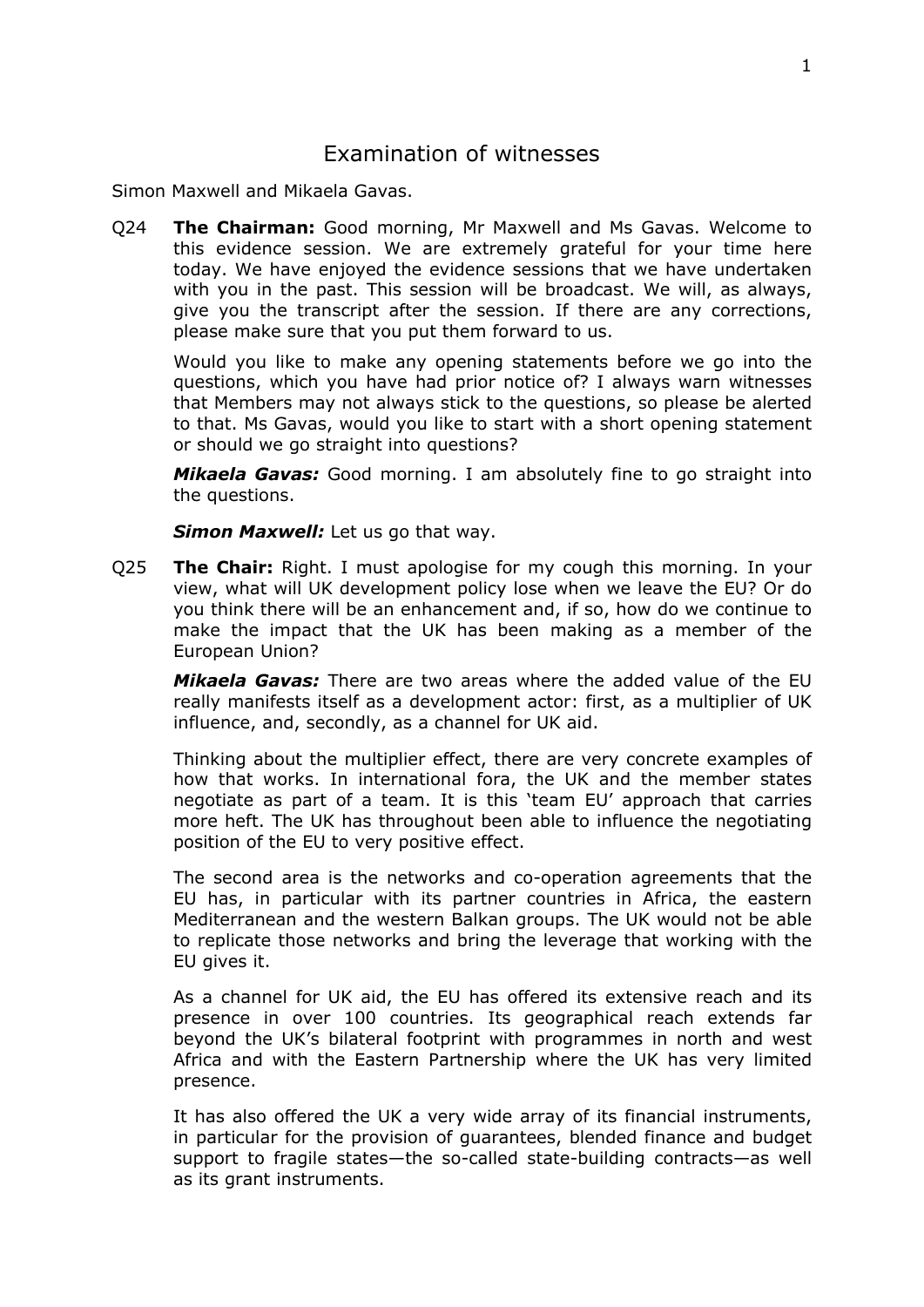Finally, the EU as a mechanism for pooling, co-ordinating and raising aid has been crucial, especially in influencing the policies of the other 27 member states but also in the sharing of experience and know-how in the co-ordination of aid.

*Simon Maxwell:* This is a really good question. The UK is a powerhouse in development, with a £15 billion budget, over 700 professional advisers in DfID spread around the world, and a very high-quality aid programme, recognised everywhere as the global leader in development. So you might ask why we need anybody—why we need the World Bank, why we need any of the regional development banks and so on.

There are quantitative and qualitative answers to that. The quantitative answer is that by participating, you get more: you get more money, more votes, more troops on the ground if you are doing security projects, more police missions and so on. That is a really important reason why we have been part of the EU enterprise.

Then there is the qualitative answer, which is the kind of thing that Mikaela was talking about. We do not know much about French-speaking West Africa, nor about the ring of friends around the Mediterranean, so we can definitely benefit from working with the EU there.

I want to add one thing: it is really important that you asked about development and not just about aid. One of the great features of British development policy is that it brings together aid, trade, security, climate policy and migration. If you look across all those, we multiply our effort if we work with other people.

Q26 **The Chair:** Thank you. I have a short follow-up question. What do we need to do now to strengthen those networks? Knowing that we are going to be leaving that institution and still have to work with those institutions, what are the key messages now that we should send out?

*Simon Maxwell:* First, we may be leaving the EU, but we will carry on paying into the budget for at least the next five years at the rate of £1.5 billion a year. We need to make sure that money is properly directed, spent well and accountable to the UK Parliament among others, so the role of this Committee and others will not, I trust, disappear on 1 February.

On where we go next, co-operation is a kind of ladder. On the first rung of the ladder, you just share information, swap mobile numbers (and hope they do not get hacked). As you move up the ladder, you end up doing more joint programmes and more things together. There is certainly a very strong case for swapping mobile phone numbers. There is a more difficult case as you move up the ladder.

Mikaela and I probably disagree on this question. My view is that we should be pretty careful about putting large amounts of money into EU programmes that are run by the Commission and Council, accountable to the European Parliament, audited by the Court of Auditors, run through European regulations and in the end subject to the European Court of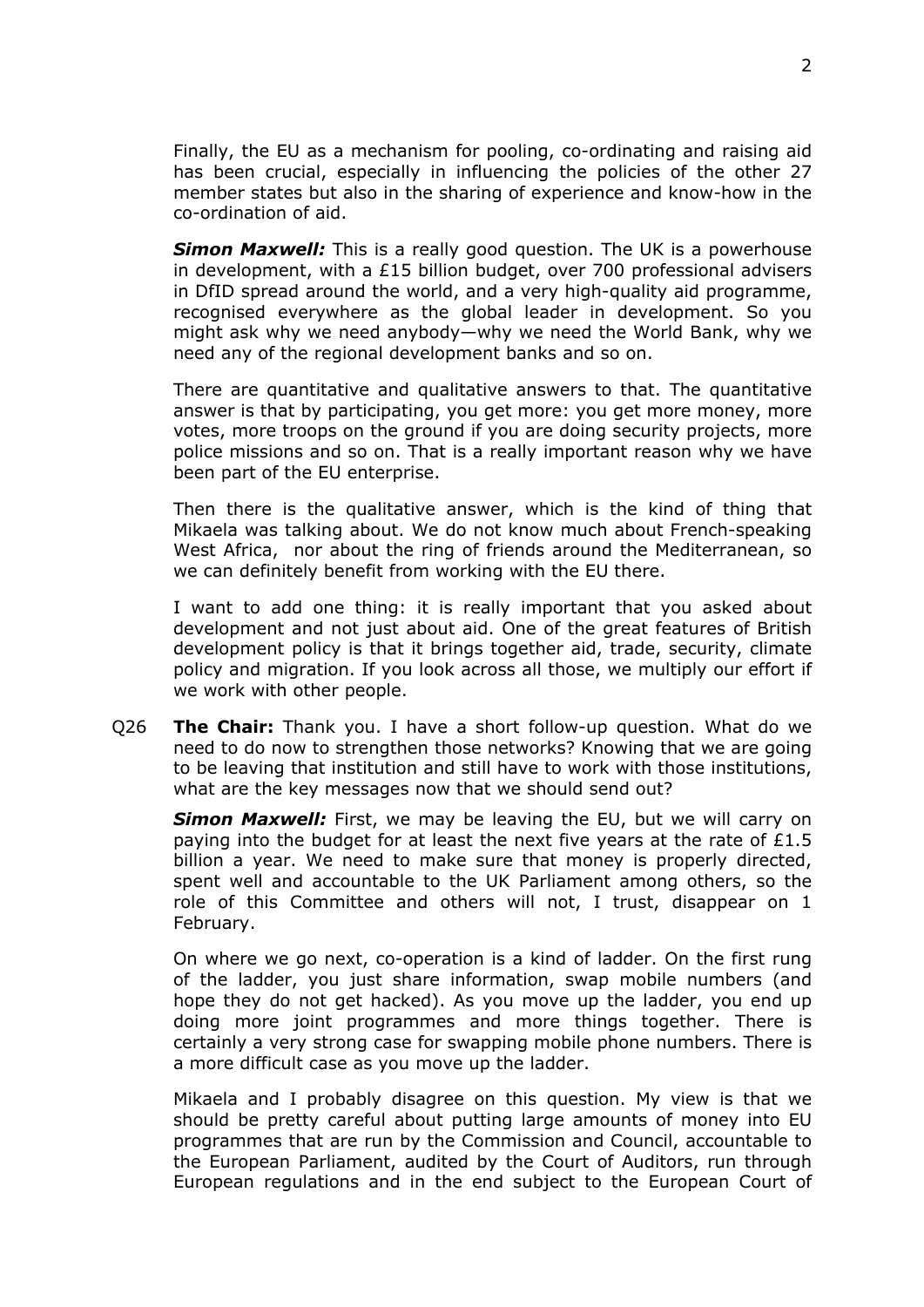Justice, when we will not be members of any of those bodies. Cooperation is therefore really important for the future.

*Mikaela Gavas:* We need to ensure that as many doors as possible continue to be open to the UK to co-operate and to invest in the EU. There are a number of ways of doing that: at the very basic level, through information sharing and through participation in joint programming exercises, but all the way to more formal types of cooperation whereby the UK could contribute financially to the instruments. Of course, there would need to be a negotiation on reciprocity as well as value for money and ensuring UK accountability.

At the same time, as a third country, the UK will not have a seat at the table and therefore will not be able to be involved in strategic decisionmaking. However, again, there are layers below that where the UK could participate in working groups in the Council, in informal structures to ensure that accountability and scrutiny.

Q27 **Baroness Chalker of Wallasey:** You have almost answered the second question in your answers to the first, because there is no doubt that we have been successful in influencing EU policy. How do we avoid losing the influence? You say that we will not be in the decision-making process. How can we continue to make an impact? I believe that we still have a role to play despite having left the community, regrettably. I wonder how you see that playing out.

*Mikaela Gavas:* The reality is that in no circumstance will we be able to have the same level of influence as we have had. There are ways, in the margins, of continuing to have some level of influence, but I maintain that we will not be able to have that same level of influence. There are other sets of informal working groups of like-minded member states, such as the Nordic Plus, the former Utstein group and so on. These are fora where member states get together, share information and think about their own strategic positioning.

But we certainly will not be able to be at the table. The Commission has been absolutely clear that, no matter what level of financial contribution the UK wants to channel through the EU, we cannot be treated and have the same benefits as a member state.

*Simon Maxwell:* There is another question that could be asked. The EU could ask itself: "What do we have to do to collaborate better with the UK after Brexit?". This should not be a one-sided conversation, and one would hope that there is a certain nervousness in development circles in Brussels that they might be losing influence in the UK as well as the other way around.

But to stick to UK influence and participation in EU programme—Mikaela and I have spent a lot of time fossicking around in the fine print of the various regulations—the EU has a number of ways in which non-member states can participate in programmes, such as delegated co-operation,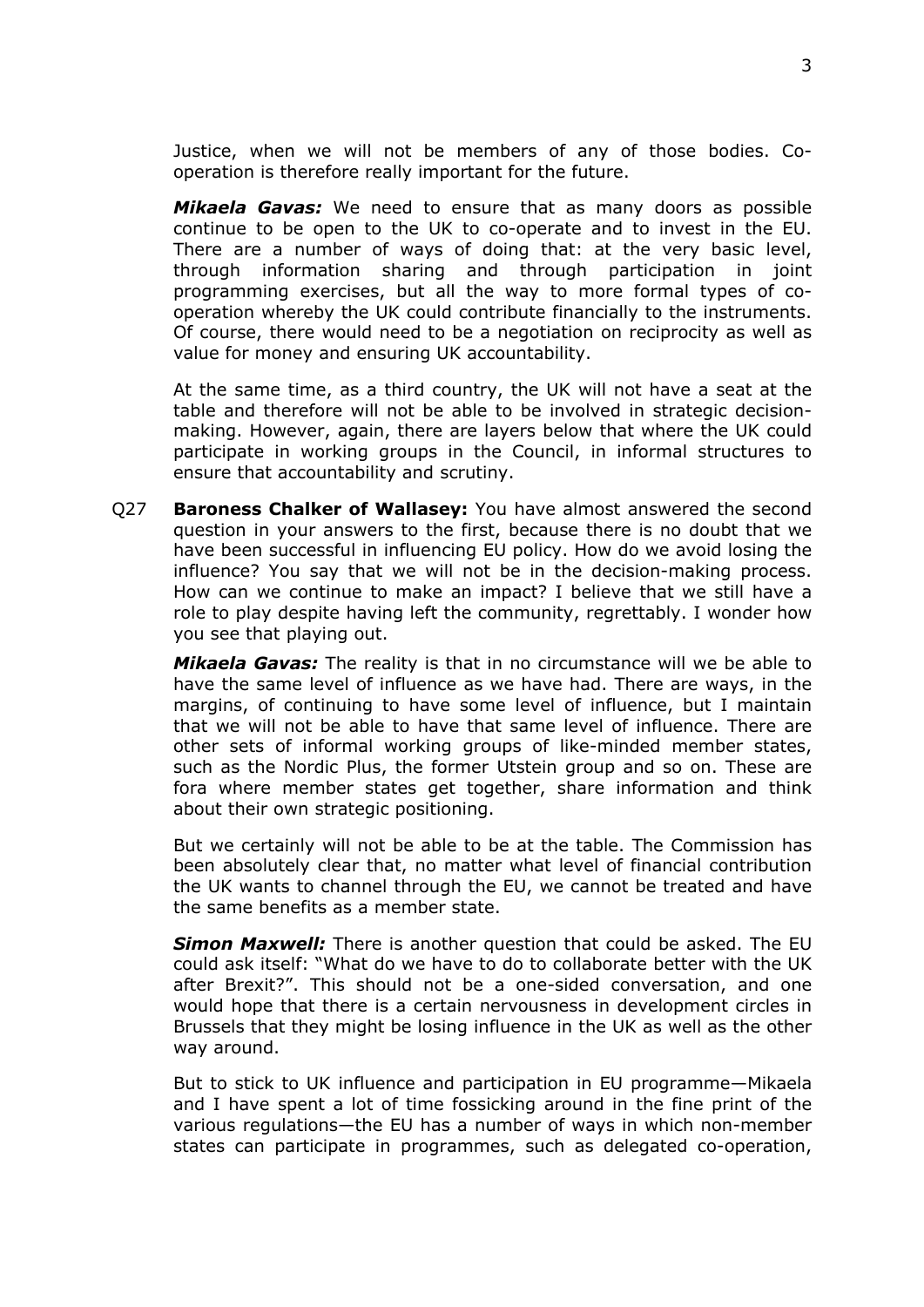trust funds, and an external assigned revenue facility, which Mikaela can probably explain better than me.

However, if you read the fine print, first, you see that there are eligibility concerns with all those. Some of them are open only by special exception to non-member states; others apply only to certain countries—recipients have to be a  $HIPC<sup>1</sup>$  country, for example - for there to be access to EU programmes. All of the options are subject to EU regulations and accountability procedures, as I said earlier.

My view has always been that we might need to buy a ticket for the cheapest possible seat at the back of the stalls to participate in EU programmes, because that would give us a voice. For example, we might want to participate in one of the trust funds, where non-member states can have a seat at both the strategic level and the operational level, although, I think, without a vote in most cases.

If we want to do serious work with the EU, the way to do it is to approach them as equals and say, "Let's do something together about fragile states". —I hope we might come on to climate change later; there is another big opportunity—"We're not going to give you money. We're not asking you to give us money, but let's actually do something together with shared objectives, shared vision and shared energy, and work side by side".

Of course, what developing countries do not want is two large elephants trampling around, treading on things and getting in each other's way. Developing countries need to be in control, with others falling behind and the donors collaborating.

**Baroness Chalker of Wallasey:** Have you seen any efforts so far—it is probably too early days—by the diplomatic side of the business to make the contacts that have been development side-business for a long while?

*Simon Maxwell:* There are deep contacts outside government in think tanks, universities and NGOs. My impression is that DfID and, I guess, the Foreign Office, too, have been pretty good at building networks in Europe and keeping people like us informed.

*Mikaela Gavas:* I am not entirely sure that I agree. Ever since the UK has withdrawn from the formal structures, so no longer participating in working groups in the Council, contact has waned—this is only from the development side and DfID. The discussions with the Commission have also been put on hold. DfID runs a risk of shutting itself out of discussions in Europe and Brussels.

Q28 **Lord Oates:** Mr Maxwell, you mentioned the figure of £1.5 billion, which the UK contributes to UK development programmes. Do you have a figure for what proportion that is of the total EU development budget?

<sup>1</sup> Heavily indebted poor country, as classified by the IMF and the World Bank.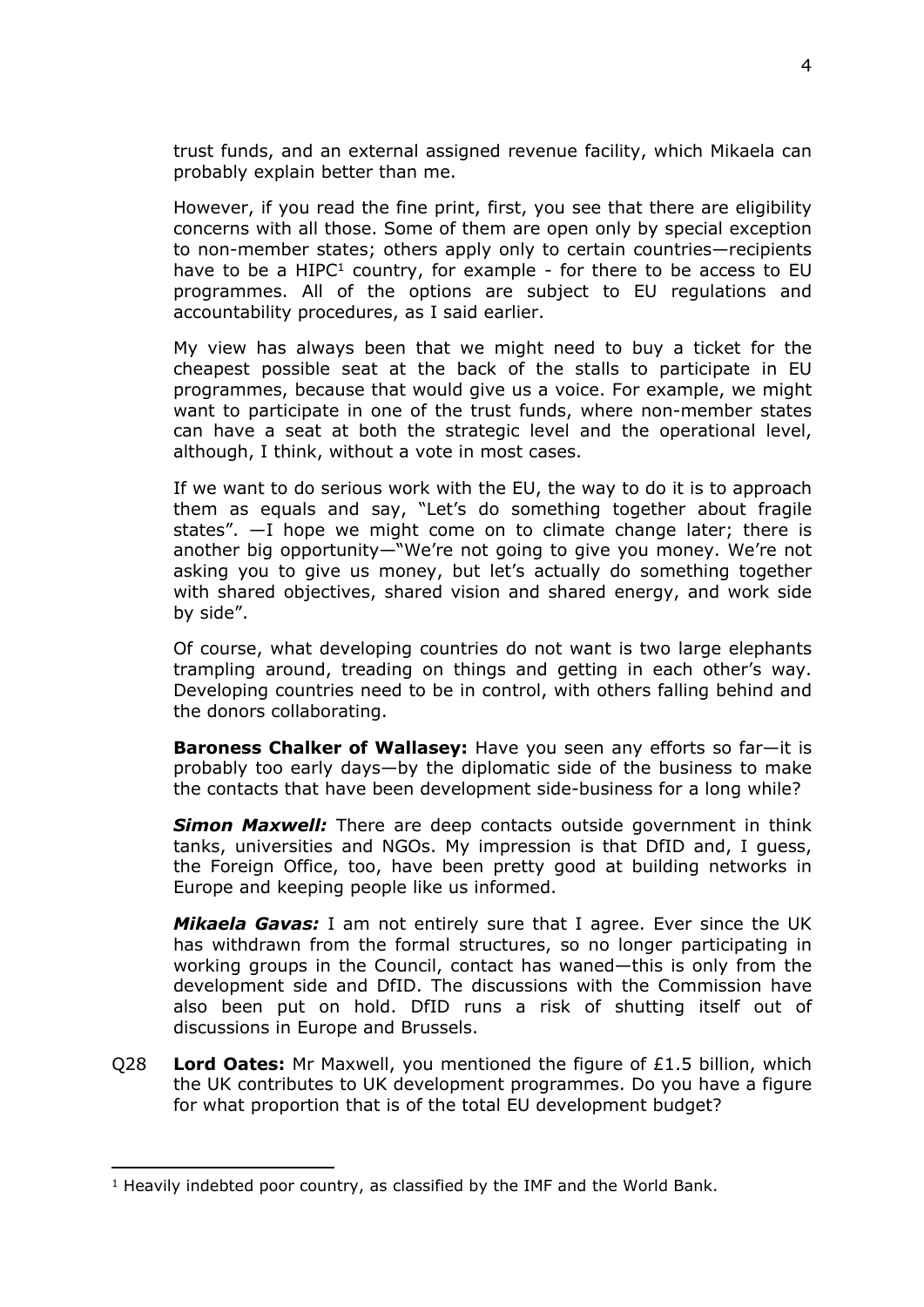*Simon Maxwell:* The figure that springs to mind is of the order of 10%. Mikaela may have it.

*Mikaela Gavas:* Yes, 10 to 12%.

Q29 **Baroness Finn:** You have answered the question about the benefits of co-operation and why the EU and the UK should co-operate on development after Brexit. Let us turn this slightly on its head and ask where the development objectives differ in practice. Are there areas where the UK could probably do a better job on its own than having to slavishly follow what the EU lays down as the law, particularly as we will not have the accountability mechanisms afterwards that we had before? It is another way of looking at the question.

**Simon Maxwell:** That is a very important point. The EU and the British Government are both sustainable development goal compliant. They both signed up to the sustainable development goals in 2015. The EU has put a lot of effort into producing what it calls a consensus on development that is consistent with being SDG compliant. By the way, the UK has played quite a big part in helping to shape that consensus against a number of countervailing forces about where money is spent, what it is spent on and how tied it is.

In principle, at that high level of what we think development is about, the EU and the UK have a lot to share. They both agree that development is not just about aid, they both see the problem of fragile states, they both see the issue of building a link between diplomacy, development and defence, and they are both interested in global public goods as well as in national development programmes.

The EU does some things and has historically done some things that we in the UK do not do very much any more. It probably has more infrastructure spending than we do, partly through the European Investment Bank, and it spends in places that we historically do not and might want to consider in a post-Brexit world. For example, we used to have an office in the Balkans and spend money there, and I think now we do not. Turkey has an enormously large share of EU funding. If we leave, we probably would not have very much spending in Turkey and it is debatable whether we should, and ditto around the Mediterranean. Latin America is another example.

If you compare at the level of detail what we spend money on and where we are active and where the EU spends its money and is active, it is not a perfect match. The question for British policymakers will be whether that is good news or bad news if we leave. Some people might think it is excellent that we do not spend 25% of our budget in Turkey. Some people might think that we need to carry on spending there for geopolitical reasons or because of humanitarian needs.

**Baroness Finn:** But essentially we will be making our own decisions on that, or not really.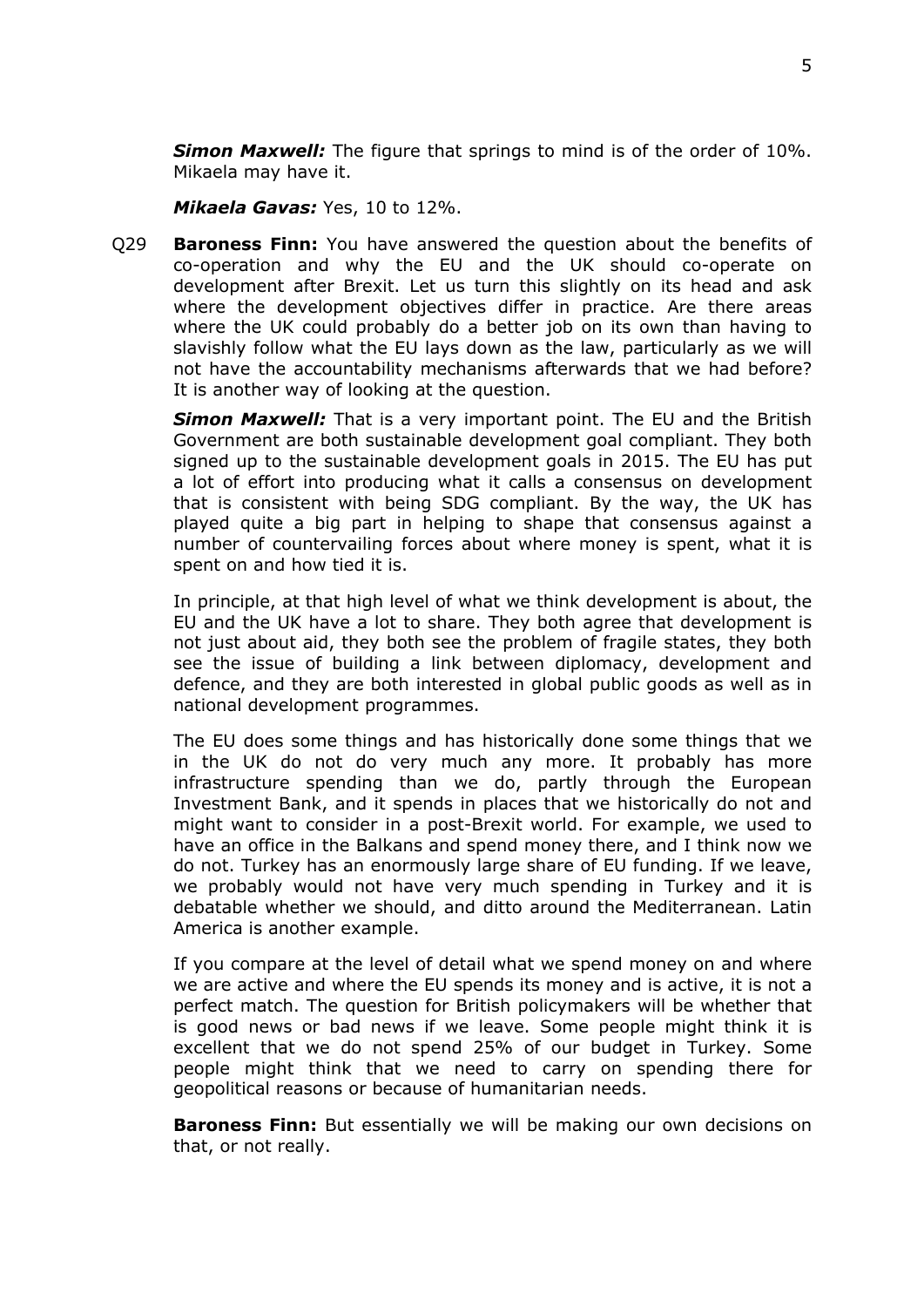*Simon Maxwell:* Of course, we already do. The UK aid programme is £15 billion or so, 60% of which is bilateral. The bilateral share will go up a little after we leave the EU.

On the multilateral share, we have a voice in the World Bank, the regional development banks and so on, and the bilateral share we decide ourselves, so we are bringing back into the decision-making matrix the £1.5 billion that we currently spend in Brussels.

*Mikaela Gavas:* I agree with Simon. Especially on development, the EU and the UK can achieve much more by acting in concert.

There is one area in which the UK could do better on its own terms, and that is trade. In particular, it could extend duty-free access to all developing countries, liberalise rules of origin and remove agricultural subsidies, and it could add cash-on-delivery aid-for-trade programmes.

The concern, though, is that, with the direction of travel on trade with developing countries at the moment, it seems as though the UK will just roll over the current EU trading arrangements and will not aim for a more ambitious trading arrangement, at least in the short term. But I believe there is potential on trade.

**The Earl of Sandwich:** This Committee looked a few years ago at water in sub-Saharan Africa through EU programmes and found that something like 50% were not functioning. The Audit Commission also looked at that. I think in your previous evidence you said that EU standards in that sort of technical area were coming up quite quickly. I think you said there had been a move nearer to DfID standards. Have I got that right?

*Simon Maxwell:* That is our impression, but there is also independent verification of that through evaluation work. There are also a number of aid quality indices. DfID has carried out its own bilateral/multilateral aid reviews a number of times in recent years. We used to worry a lot about the quality of EU aid spending and its inability to spend. There are plenty of things that keep me awake, but these days that is not one of them. I do not know whether Mikaela agrees.

#### *Mikaela Gavas:* I do.

**The Chair:** Coming back to what you said a moment ago about trade, Mikaela, a couple of days ago there was a very large conference here in London about trade between the UK and Africa. The Prime Minister was clear that he wanted to ensure that there would be a reduction in barriers to those countries, so that may be part of the wider thinking in the UK towards countries where we give aid, perhaps linking up better with how it will be spent to enable economic growth.

*Mikaela Gavas:* Yes, there is potential there, as I said. In the short term, however, the idea is just to continue with the existing arrangements, but I hope we aim to be more ambitious.

**Simon Maxwell:** May I comment on Africa more generally?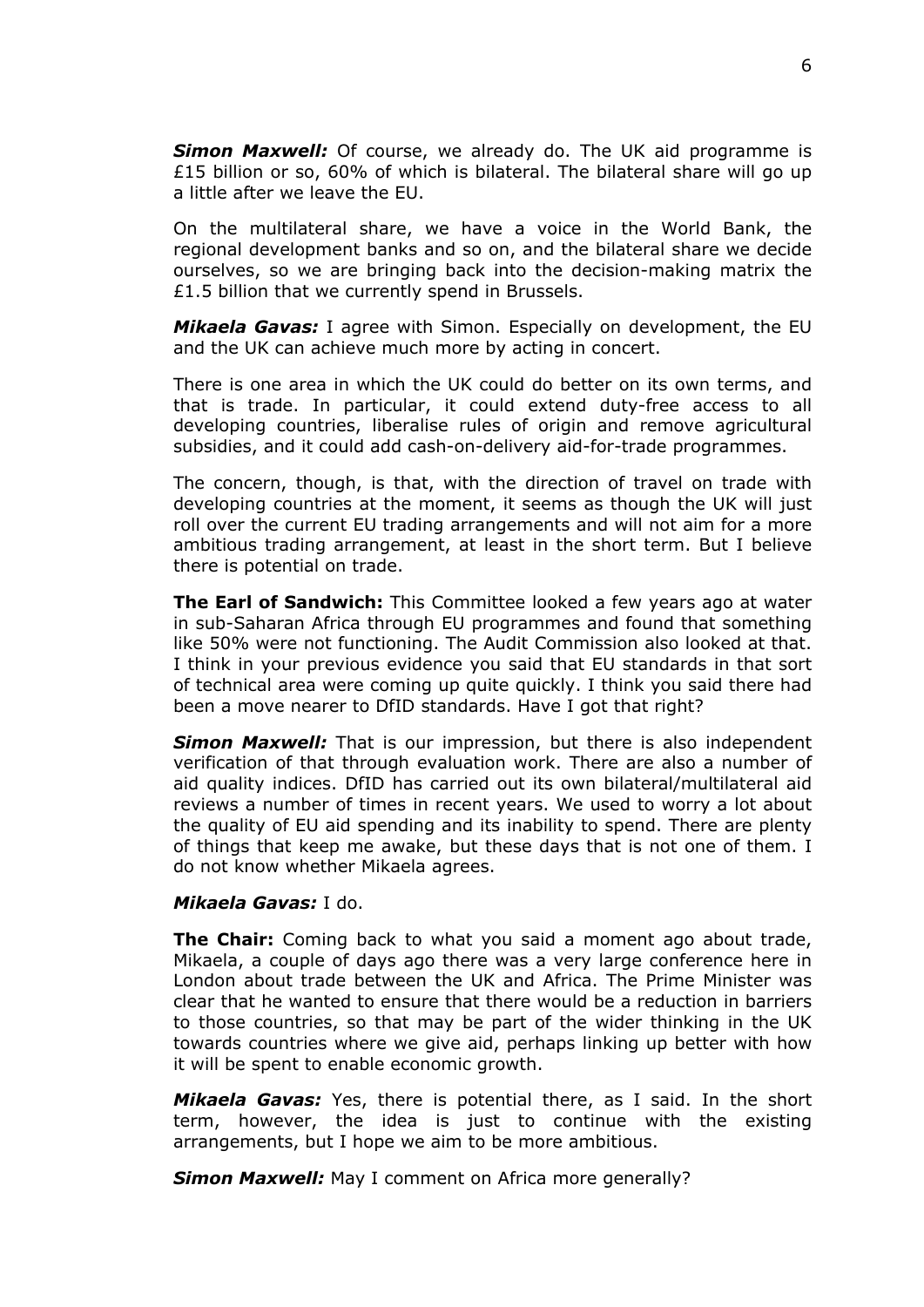It was fascinating to see the summit. I read the Prime Minister's speech on Monday very carefully. I think we should be enthusiastic about the British Government's commitment to Africa. The EU has a similar commitment. The first overseas trip that Ursula von der Leyen made was to Addis Ababa to meet the President and Prime Minister of Ethiopia and the President of the African Union. There is a kind of collaborative competition in play between the EU and the UK.

There is definitely scope for increasing UK investment and economic activity in Africa. We have to be a bit careful not to forget the lessons we have learned about private-sector involvement in Africa. The Prime Minister was right to say that there are many investment opportunities, but there are many other aspects to British business overseas that are worth considering. Tax and how tax is managed should be on the agenda, as should business standards and ethics, linkages between business activity and local economies—job creation, for example—issues to do with the regulatory framework for business, health standards, environmental standards and green economy standards.

The message to British business is that, yes, there are opportunities in Africa, but do not expect lavish funding from the aid programme, because aid remains untied and mutual benefit needs to be argued for. As we invest in Africa let us not forget the range of other aspects of a socially and environmentally responsible, sustainable business endeavour.

**The Chair:** Indeed. Lord Oates, I think you wanted to follow up.

**Lord Oates:** On the trade point, I saw figures at the time of the trade conference suggesting that France and Germany have double the trade with Africa that the UK has. I am not sure whether you saw those figures. Do you have a view on why those countries have been more successful in their trade relationships with Africa?

*Simon Maxwell:* That is a good question, but I do not have a view, I am afraid. There is always a discussion about tying. I do not know the specifics of those two countries, but people say that countries that offer tied aid and are able to deliver large infrastructure projects quickly get more business than those that do not. That is one of the debates that underlies the commitment to mutual prosperity as a driving force of British development policy.

Q30 **Lord Fraser of Corriegarth:** Do you not think it is logical that we have a sphere of influence in Africa and other places? The Spaniards obviously have a big sphere of influence in South America and the French have a grip like a boa constrictor on francophone Africa. Do you not think it is logical that that should continue? Of course, we know the Germans have a vested interest in keeping Turkey happy. You said that some people argue that we might do better separate from the EU and some people think that we would do better in the EU. Which side are you on in that argument?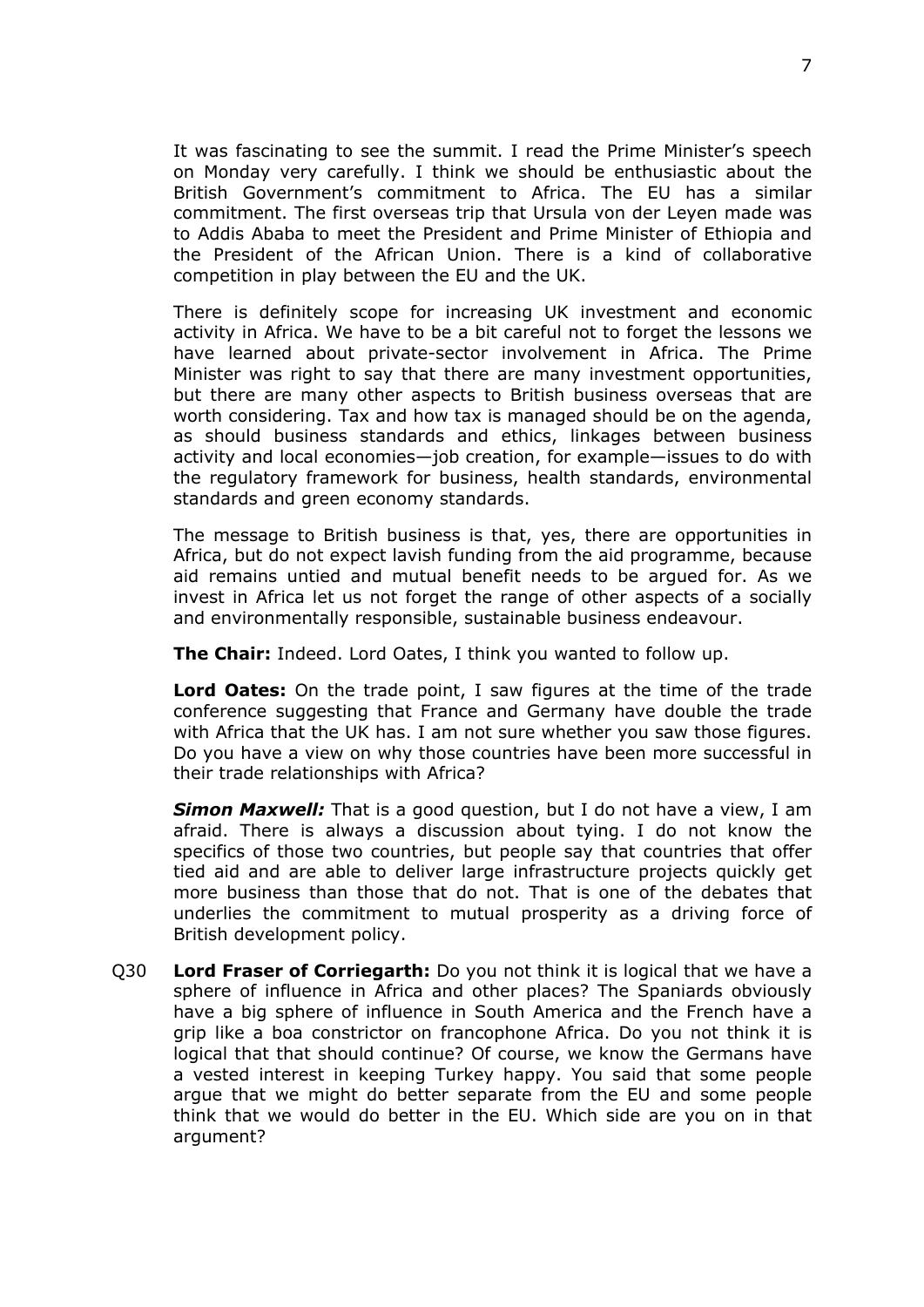*Simon Maxwell:* First, on spheres of influence, which an economist might call comparative advantage, of course you are right, but these places all have spillover impacts on the UK. The migration crisis in Europe spills over to the UK and is driven by what is happening in the Sahel. If asked and in the right circumstances, the UK has a definite interest in helping to deal with terrorism in the Sahel, for example, and supporting the French in that way, and we might hope that the French would work with us. Somali piracy was one of the great successes of the previous Commission. Again, it is not necessarily our sphere of interest, but we benefit and work together.

On the specific question of Turkey and middle-income countries—it is a complicated question—I have always been surprised that the world gives so much aid to Turkey. That is because people want to help Turkey, but it is also because Turkey is still on the OECD list of aid-eligible countries. Attention needs to focus less on where we are giving money to and more on where we are giving aid money to and the construction of that list.

**Lord Fraser of Corriegarth:** Surely this is connected with Germany, because the Germans are terrified of more and more Turkish immigrants coming in. It may or may not be good for their football team, but they think it is too much.

**Simon Maxwell:** Yes, there is a migration issue, and of course there is now a big humanitarian case load in Turkey, which is a slightly separate question.

The problem is who is on the DAC list. That is not driven by political interests; it is mainly about per capita income. I always used to say to Committees like this that every time we send  $£1$  to Brussels, we were taking money away from low-income countries and giving it to middleincome countries. That has usually been contrary to British policy.

**Lord Davies of Stamford:** First, on British exports, I do not think anyone should be surprised about French or German exports being higher, because they are higher in comparison with virtually every country of the world. The Germans have about twice our volume of exports.

The impression that you have both given is that the costs of Brexit to our international aid effort are certainly not trivial; they are really quite serious. Ms Gavas said that however much money we handed to the Commission or were prepared to channel through its international aid effort we would not get any influence in decision-taking and over strategy, and we would not be given any contractual rights to exercise influence of that kind. That was very plain.

I imagine that the losses we incur by leaving in this way are partly loss of economic synergies—for example, obviously, in logistics and in management, both of which can be saved on quite substantially when you have several operations in one territory, and other services like medical services and computer services—but also loss of political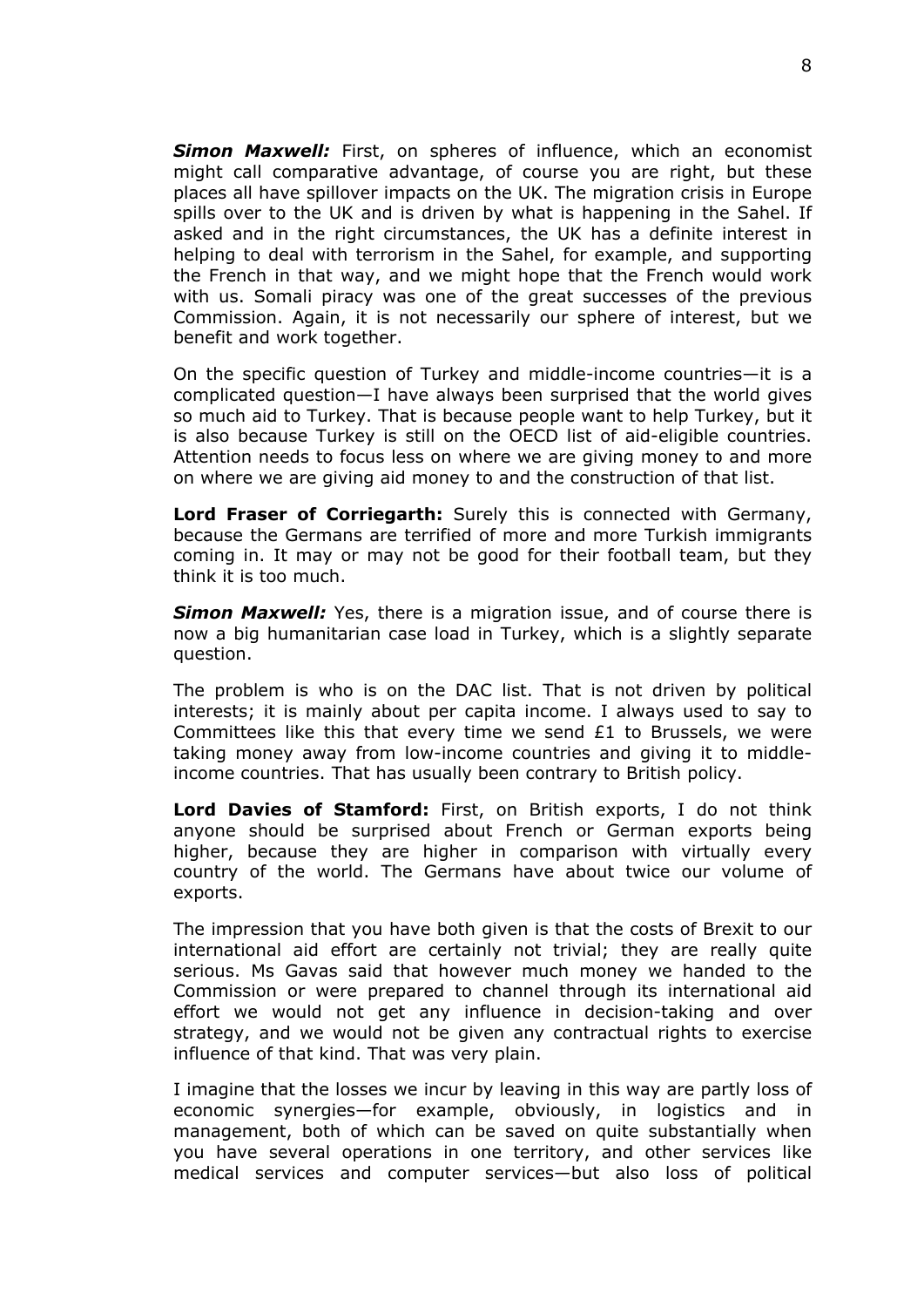influence. If you want to influence the done—recipient—country, as one often tries to do in international development because one wants their policies to be rational and supportive of economic growth and so forth, you are likely to have much more opportunity to do that if you are the European Union than if you are just one former member state of the European Union.

Equally, just as the European Union, like USAID or the World Bank, can pretty much always have a conversation and schedule a review meeting with the recipient country, which is taken very seriously by local politicians, we will probably find ourselves in a less strong position in exercising that sort of influence.

Is that a fair summary of what you have been trying to put over? I noticed also that there was a cleavage between Ms Gavas and you, Mr Maxwell—you were a little more optimistic about the continuing influence we might be able to have with the EU if we embark on certain kinds of collaboration.

*Mikaela Gavas:* That was an absolutely accurate summary of the situation.

On spheres of influence, we should not forget China's influence in Africa. We will never be able to compete with China in scale and speed of investment. As a member of the EU, we stand a better chance of projecting our own distinctive type of investment in China, which has perhaps more of a human face to it, with the focus on human capital. As the UK alone, we stand no chance.

Q31 **Lord Davies of Stamford:** I think you are being very frank and very realistic. In life, before one plans any venture in any field, one wants to make sure that one has not fooled oneself and has taken into account all the difficulties and challenges as well as the wishful thinking that inevitably goes into any project.

In that context, I want to ask the question on the brief which I have not asked you yet, but it fits in naturally at this point in our proceedings. What will be the key challenges for future co-operation, and what should be the key principles and terms governing the UK's participation in EU development programmes? You have already said that there will be no participation in EU development programmes, but there might be some future co-operation or some other contact of various kinds. Is there any positive answer that you can give to that question, given all the problems that you have just enumerated? Do there nevertheless remain worthwhile things that might be done? What do you think would be the right priorities in putting them forward?

*Simon Maxwell:* I will begin by picking up your summary, which was concise and to the point—thank you for that.

Countries differ in their need for multilateral engagement. One point that Mikaela and I often make about this is that Ministers have objectives, and at the margin, make choices about how best to achieve them. For a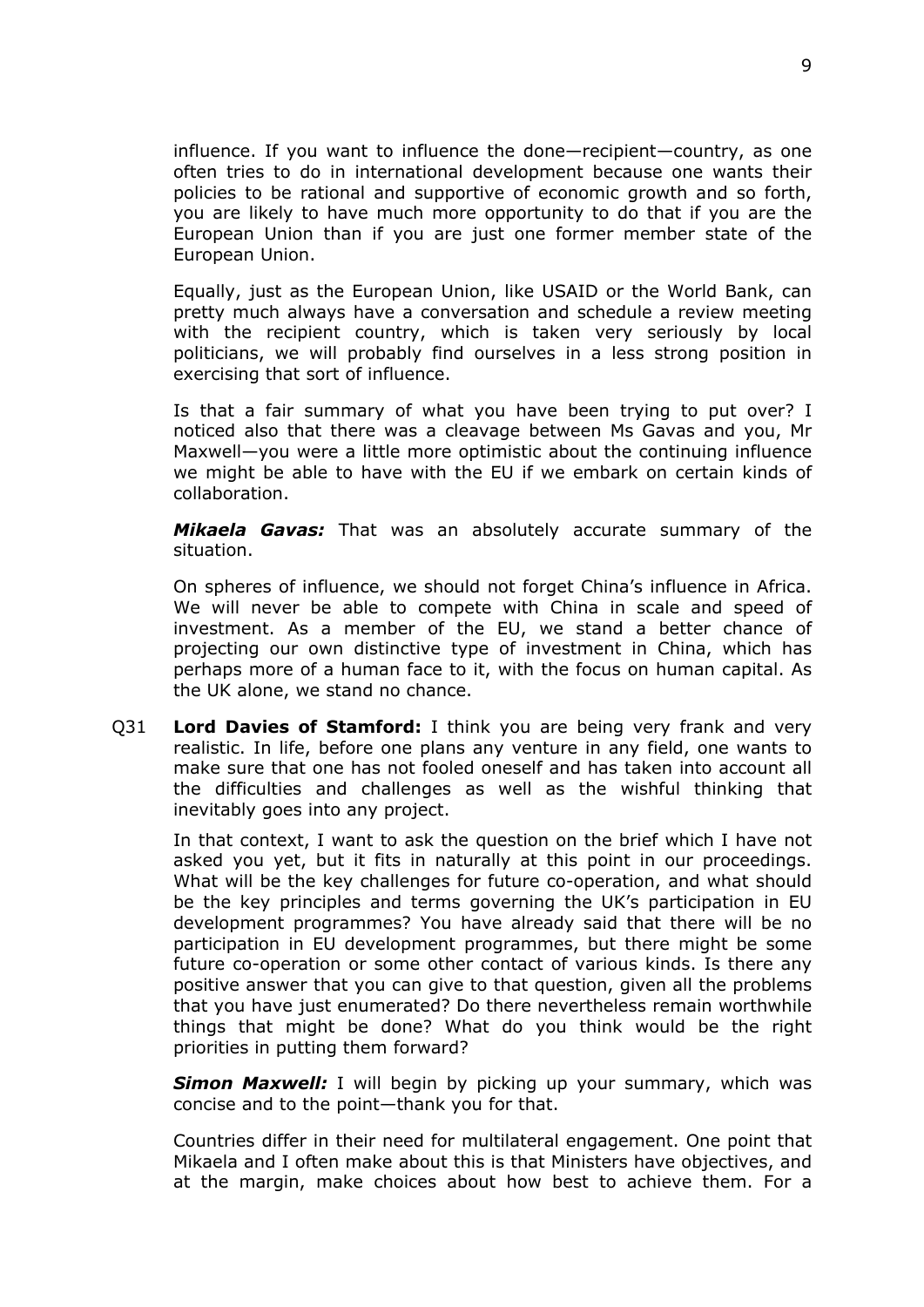British Minister, sometimes the best way to achieve an objective has been through the EU, but sometimes it has been through the UN, the World Bank, the Commonwealth, the Council of Europe or NATO—a range of alternatives. If you are Latvia or Cyprus—Mikaela's own country—you do not have quite the same range of choices; you are not a Security Council member and so on.

So although, as you rightly say, it is of course damaging for the UK to lose one of its channels of influence, there are others. I hope we will come later to what the UK's future strategy should be, but it would be helpful to rethink how we deploy our resources in the multilateral world, given that we have less influence in the EU.

Will we be as influential in the EU? If it is simply a question of sending them papers and having lunch with people in Brussels, the answer is probably no, but we have other instruments in our locker, a big one being money. I think I have said to this Committee before that my recommendation would be to make a big, multibillion-pound offer to the EU on a topic like fragile states—I would like to bring in climate change before we finish this session—and say to them, "Okay, yes, we're going to collaborate, and we're not just going to ask you to listen to us over lunch, but we've brought something substantial to the table. If you match it, let's have a serious conversation". I think that would be transformative.

On your specific question about principles, Mikaela and I wrote a paper some years ago in which we talked about culture and calculus as the two driving forces of EU engagement. A lot of Europeans start with culture: "Post war, we're all together, we're one family, we believe in Europe". The UK has always been much more instrumental and calculating about its engagement with the EU. The calculus is: what are we trying to do, what is the best way to do it and is the EU the right format? There is nothing wrong with being self-interested in that way in a multilateral context.

I think we will all be guided by the desire to achieve the sustainable development goals. That is the core principle that underlies development work. We are all going to be guided by the use of DfID instruments diplomacy, development and defence—and that provides the foundation for the conversation that we could be having in which we bring not just ideas to the table but serious money and, conceivably, military engagement.

**Lord Davies of Stamford:** I agree with you that we should be thinking along those lines, but they are not going to come to us, are they?

**Simon Maxwell:** If you are sitting in Brussels, why would you be interested in the UK? DfID has 700 professional advisers, but the EU has very close to zero. It does not have that cadre of people. We have 700 people who are specialists in governance, livelihoods, climate change and economics. That is a big advantage for it. We have big resources also in some of the countries in which it is interested.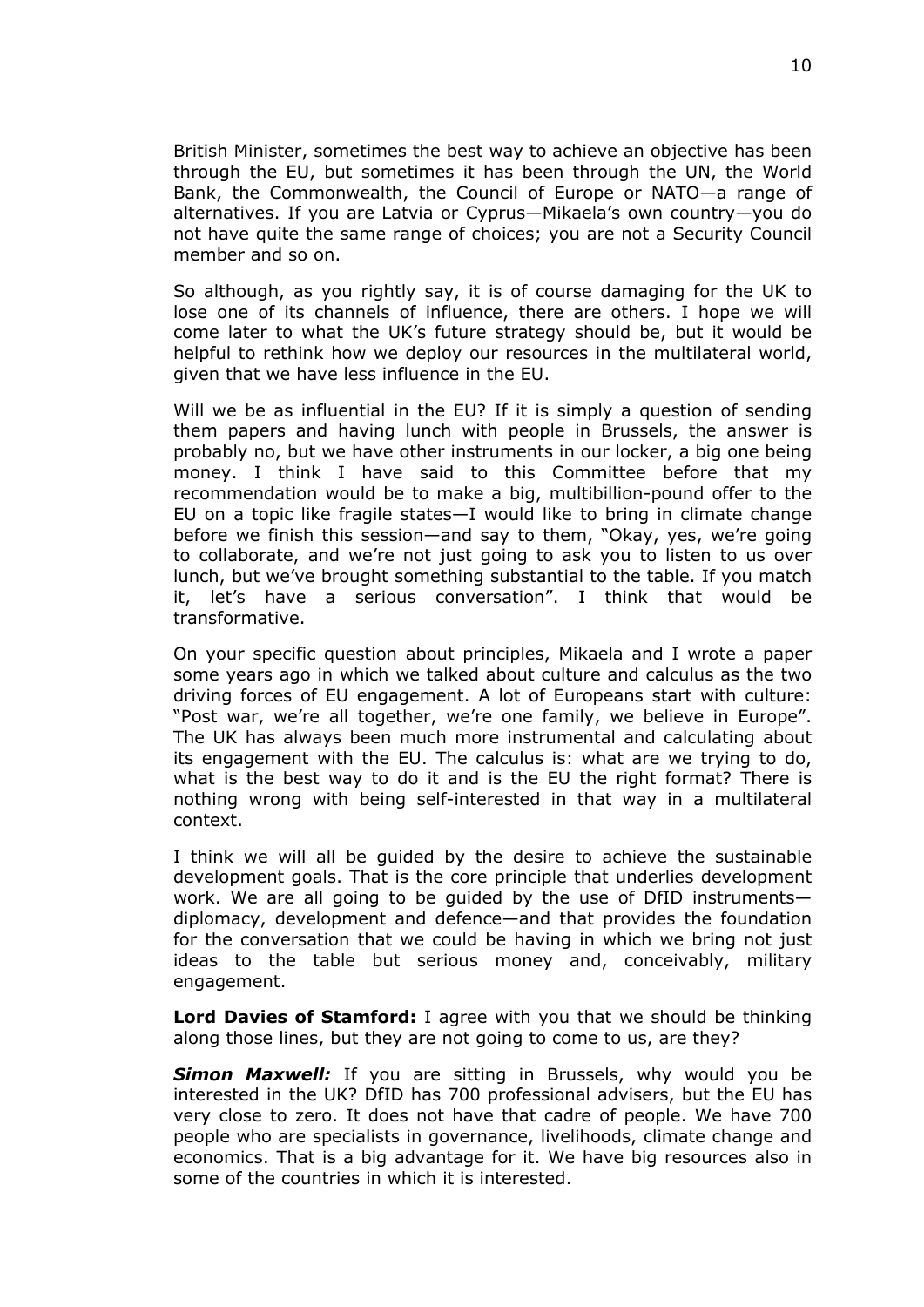**Lord Davies of Stamford:** Do you envisage the Commission taking on, either as consultants or staff, those 700 British officials?

*Simon Maxwell:* No, but I can imagine it ringing the Secretary of State and asking whether it can have some input. One other strength we have is a very rich ecosystem of NGOs. We should be working hard to preserve UK NGO access to EU funding, because the EU needs us.

**The Chair:** We will move on and if we have time we can come back to this, because it is obviously a very detailed area that we need to address.

Q32 **Lord Fraser of Corriegarth:** There have been some key developments in the UK and the EU since you last gave evidence to the Committee. Are there any that could significantly impact the UK's future co-operation with the EU? I think we have partly covered that.

*Simon Maxwell:* This is the nub of where this Committee can be phenomenally useful in the weeks ahead. Of course, on the UK side there are the new Government and Brexit, but there are also some new tendencies in the UK aid programme, such as the big emphasis on Africa, as evidenced on Monday, and the focus on business that was launched when Theresa May went to Cape Town.

The big one, certainly for the next year or two, will be climate change, because we have taken on responsibility for the COP in Glasgow. The new DfID single departmental plan, published last June, has five objectives, one of which is environmental, and talks about the climate catastrophe. This is the alpha and omega of development policy for the future.

We have also been promised—the Committee may know more about this than I do—a review of foreign and development policy, which could be the equivalent of a new White Paper that would shape development policy for the future.

So, the UK is not where it was when the Committee started its inquiry 18 months ago.

On the other side of the channel, there is a new Commission that has declared its intent to be more geopolitical. Ursula von der Leyen spoke in Davos yesterday about the need to build the military capability of the EU, for example. It has launched a big new initiative on climate change—the Green Deal, a €1 trillion package on climate change—and has committed to zero carbon by 2050, which has very important coherence with the UK. It is working on a multiannual financial framework and is also planning a conference on Europe that would give the opportunity to raise the same issues.

To conclude, this is not the same relationship, never mind Brexit, that we were talking about 18 months ago. There are big new opportunities here if we are ambitious and go out and take them.

You look a bit sceptical, Lord Fraser. Are you?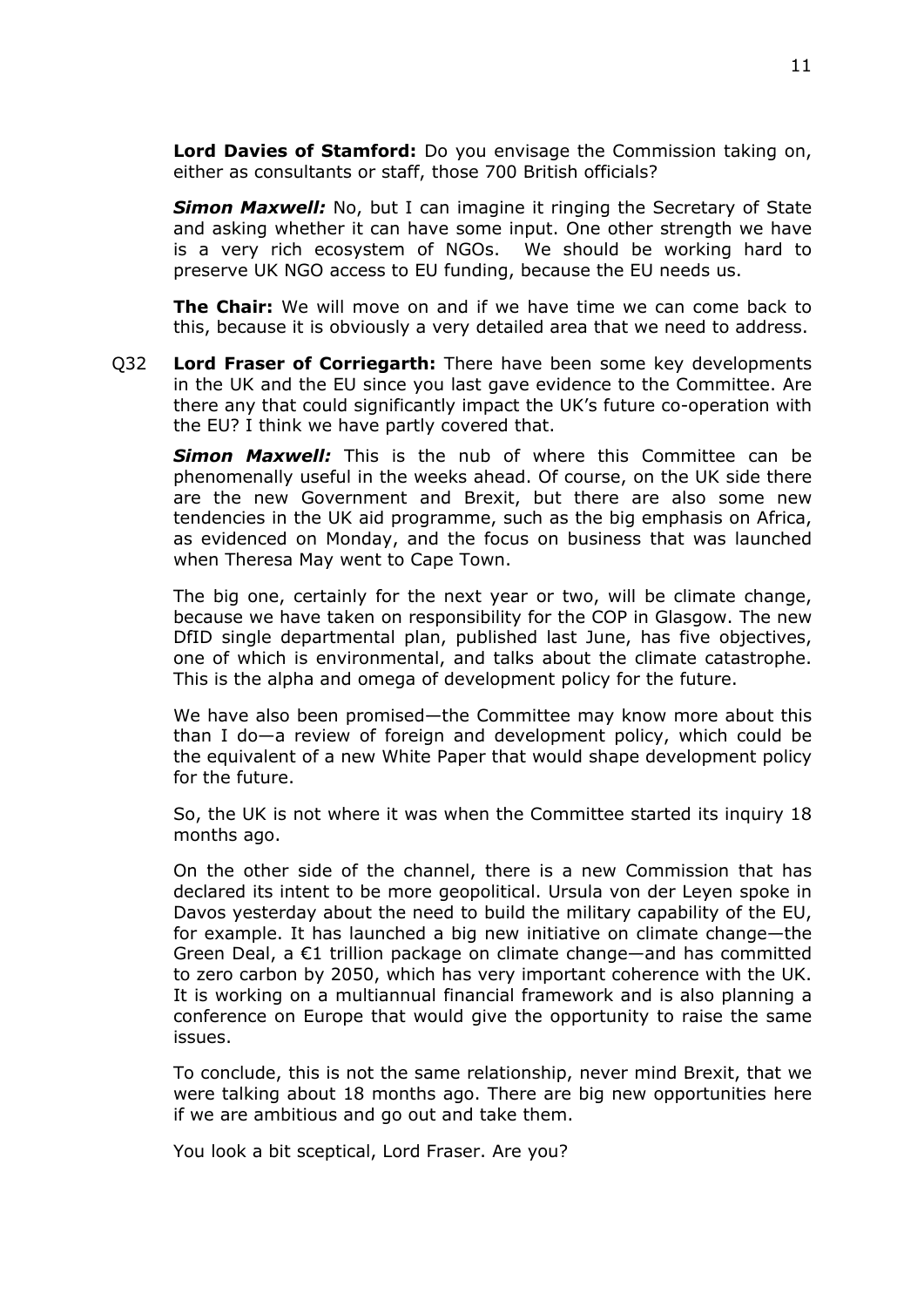**Lord Fraser of Corriegarth:** I am not a climate alarmist and I find the concentration on climate change at the top of the priorities bizarre. There is poverty all round the world and all sorts of problems with access to fresh water and other matters that are incredibly important and climate change somehow sweeps everything else. That is just my personal opinion. I think it needs to be put back in its box slightly.

**Lord Davies of Stamford:** You said there are huge opportunities here. Do you mean huge opportunities for third countries, which we are now considered to be?

*Simon Maxwell:* There are huge opportunities for a new collaboration of the kind I described earlier, where we both bring all our tools to the table. For example, just before Christmas I was in India, which is a swing state on climate change because of its past dependence on coal. We could do something very serious to partner with India.

Not all countries are required to produce new climate plans for Glasgow, but many will, and those that do not have plans to 2030 are required to produce plans for 2030. In the previous round, developing countries produced conditional plans for 'nationally determined contributions', with the gap between the unconditional and conditional depending on developed country support.

My idea is that we should be encouraging developing countries to make much more ambitious conditional pledges in their NDCs and that we, as a developed community, including the EU and the UK, should be pledging to support them in bridging the gap between conditional and unconditional.

**Lord Davies of Stamford:** Do we have a lot of influence in developing countries in general and in India in particular?

*Simon Maxwell:* We certainly work hard at that. Our climate representative was in Delhi last week and we still have quite a lot of programmes in India. We have many friends in India.

**Lord Davies of Stamford:** You are an optimist.

*Mikaela Gavas:* Going back to Brexit, any friction on trade or economic arrangements between the UK and the EU are going to contaminate future negotiations on development—and foreign policy, for that matter. I just want to add that. For example, acrimonious negotiations on EU citizens' rights will spill over into the development discussions.

**The Chair:** We will move on. Lady Chalker has a question.

Q33 **Baroness Chalker of Wallasey:** I find it difficult to envisage how the formal co-operation will bed down. When I cannot see a way through in the formal route, I look for informal linkages that we might be able to develop in order to get the best for the very needy developing world. Can you see what formal co-operation might look like in practice? Can you put your finger on any informal routes that would help to supplement formal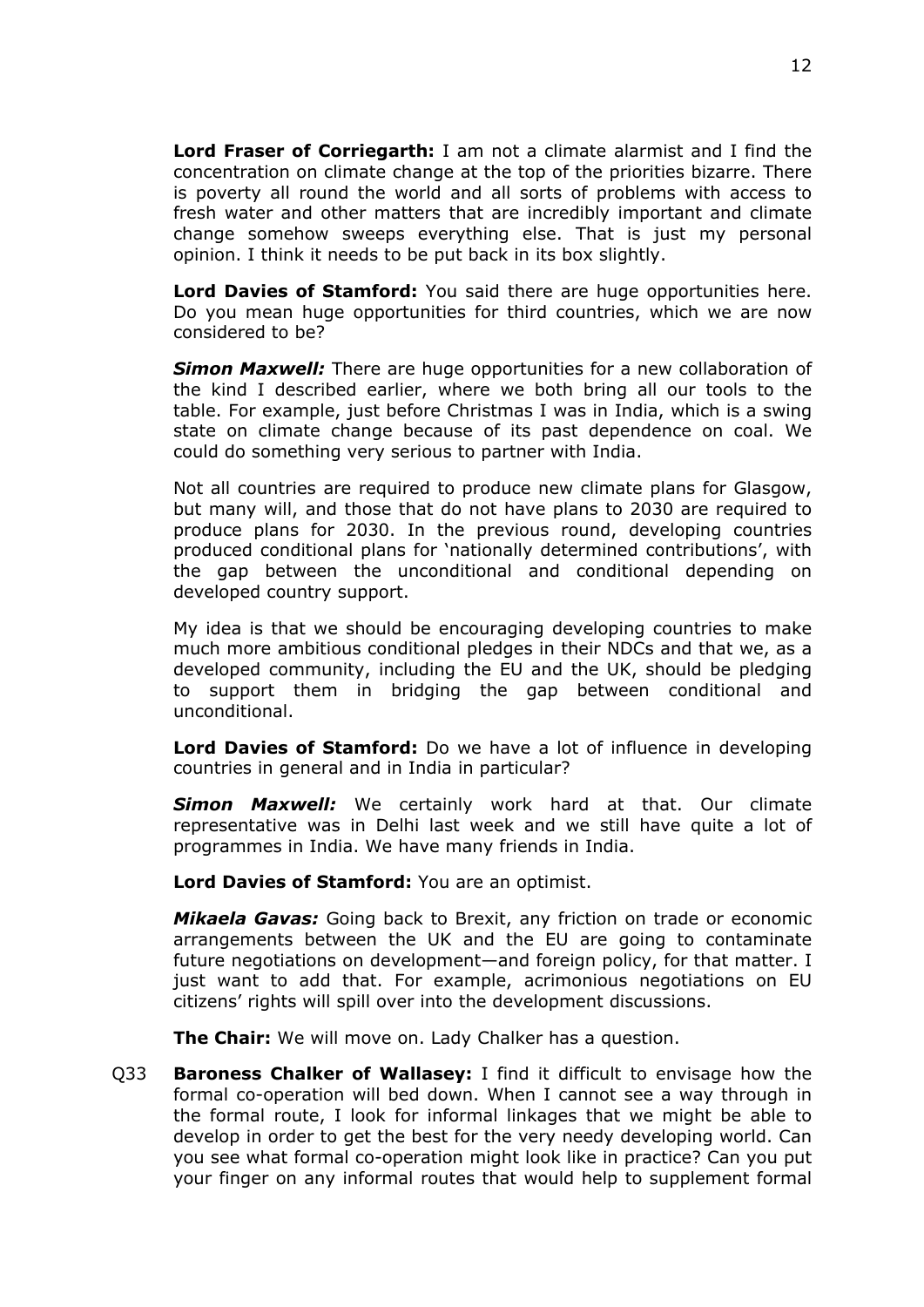#### co-operation?

*Mikaela Gavas:* There are a number of formal routes that we could go down. There are the financial instruments to which we could contribute. We could make a financial contribution to heading 6, which is the neighbourhood and the developing world spending category of the EU budget. We can do that through the External Assigned Revenue Facility, which Simon mentioned. A number of countries, such as Norway and Switzerland, do that already.

We could contribute to some of the EU trust funds, again as Simon said. That would give us a seat on the strategic board and oversight of the spending of the trust funds. However, the Commission has a final veto on all decisions with the trust funds. We could contribute to, for example, the European Peace Facility. It is now being proposed that it be taken off the EU budget. It is the former Africa peace facility of which the UK was a big supporter. DfID has just become eligible for EU guarantees as part of the European Fund for Sustainable Development investment platform. We could access EU funding through that, the EU guarantees in particular.

There are other ways. Simon mentioned delegated co-operation. We have quite a substantive delegated co-operation agreement with the EU, which could continue, and there is joint programming at country level. There are a number of options in a formal space.

Informally, as I mentioned previously, we can continue to be part of groups of like-minded member states. Unfortunately, DfID has withdrawn from the EU like-minded group of states, which I found to be a great pity. It is an informal group of countries such as Germany, the Scandinavians and so on, including Poland. It is an interesting forum where like-minded states meet regularly and discuss positions. DfID has now withdrawn from that group.

**Baroness Chalker of Wallasey:** Is that recoverable? I understand that one reason why it withdrew was a clash of certain individuals.

*Mikaela Gavas:* I think it is recoverable. I heard from a number of member states on that group that they were genuinely surprised.

**Baroness Chalker of Wallasey:** I think those of us who are slightly connected, like me, hear these tales all the time. Do you have any advice about whether this Committee could help to restore the former relationship, which was valuable?

*Mikaela Gavas:* Perhaps. The thing with the like-minded groups is that, although they are important fora, there are quite technical discussions, so the discussions do not occur at a high level. It was below director-general level. The more valuable groups perhaps are the director-general groups, the EU DGs meetings. Again, there is no reason why the UK could not participate in those meetings, as an observer even.

**The Chair:** I think your key point was that the informal relationships need to be kept somehow or other, whether through committees or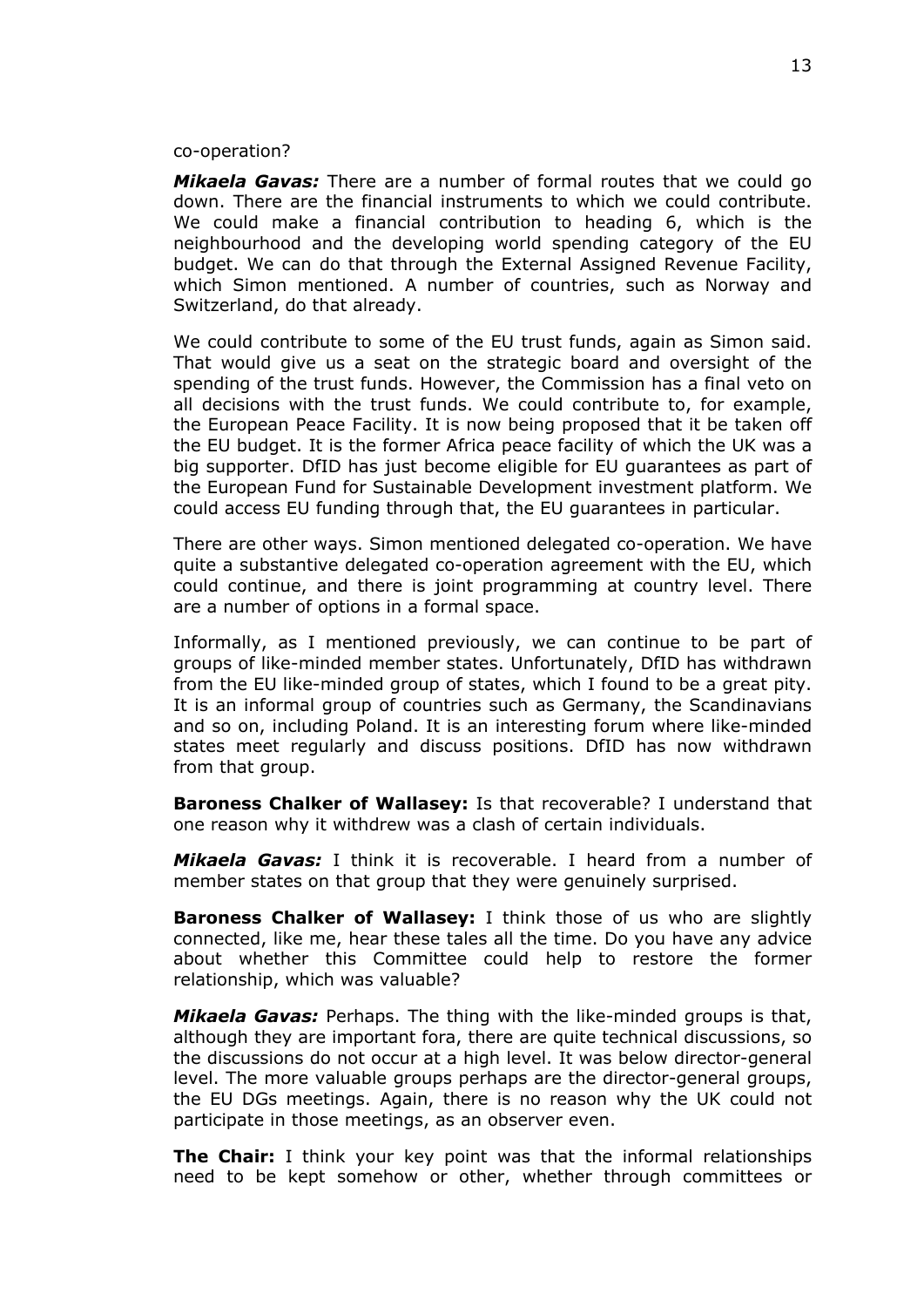individuals.

**Baroness Chalker of Wallasey:** They need to be enhanced.

*Mikaela Gavas:* Yes, exactly. We also have the possibility of continuing our secondment programme. We could have seconded national experts in the Commission and the External Action Service, which would be very valuable.

**The Chair:** Let us move on, because we are running short of time.

Q34 **The Earl of Sandwich:** My question is about NGOs and also about if everything else fails. If there is only a high-level agreement on the future relationship that does not address overseas development co-operation specifically, how will this affect the UK's ability to co-operate, and what impact will it have on UK NGOs? I know you have just been speaking with enthusiasm about NGOs, but they are an assorted lot. The European ones and, of course, the indigenous ones should be included in that.

*Simon Maxwell:* The issue—it is a great pity it has not been resolved—is the extent to which quite a bit of EU aid is tied. A lot of the issues about future partnership and the role of NGOs are related to that, because if EU aid were completely untied, not just in projects overseas but in the research programmes, there would be many opportunities for informal collaboration between the EU and the UK.

When it comes to NGOs, there are different rules governing the development and humanitarian sides and different geographical limitations on what can be done. The one that has been most worrying to the NGO community is the humanitarian side, because it has been ruled so far—I think this is right, Mikaela—that you can have a partnership framework agreement with the EU, but you have to have your main headquarters based in an EU country. There has been some moving of headquarters. There are some large NGO alliances, such as SAVE International, which are using their using their European headquarters as the channel, the conduit, for proposals to the EU.

If there is anything that can be done in the very short term to untie EU aid, that would be good, but we also need to make sure that the arrangements that the EU has in place for collaboration with third-country organisations make it possible for UK NGOs to participate.

**The Earl of Sandwich:** The UK NGOs have almost no future in the EU tie-ups at the moment. It is a very uncertain time for them. Are they not suffering continuously?

*Simon Maxwell:* I am told that the ones we should be worrying about are the small ones. The larger ones are mostly part of large international alliances—Oxfam International, SAVE International and so on—so they are able to access money through other offices, but if you are a small NGO you do not have that luxury.

Q35 **Lord Oates:** Ms Gavas, in the written evidence you gave to the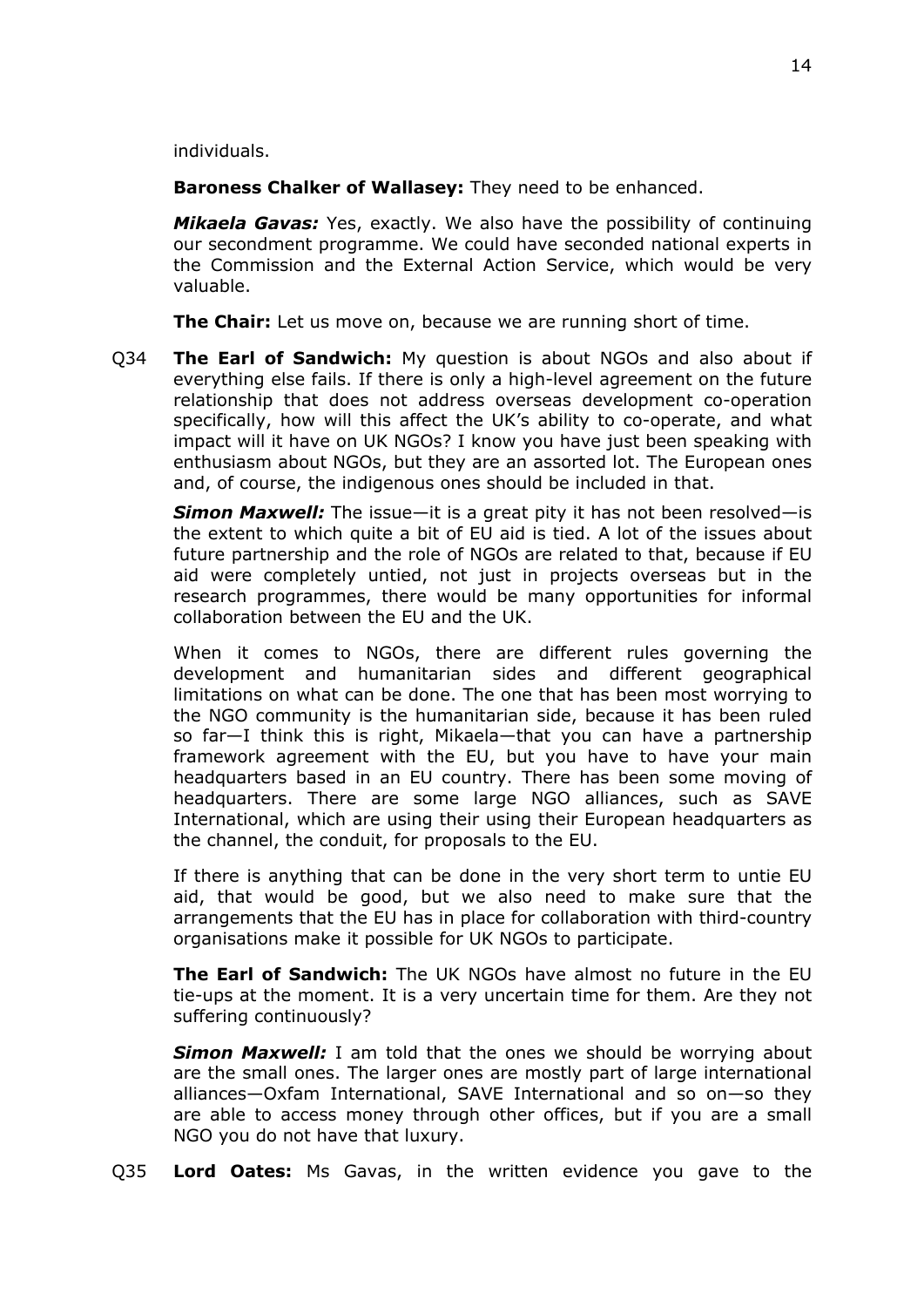Committee you raised the possibility of the establishment of a UK-EU joint off-budget facility. Will you tell us a little bit about how that would work in practice, what its advantages are over other third-country cooperation models and whether you see any disadvantages?

*Mikaela Gavas:* The idea behind this proposal was to overcome some of the challenges around governance and oversight in ensuring value-formoney spending and mutual accountability. The idea is that the UK and the EU could establish an off-budget facility built around the foundations that have governed the European Development Fund.

Essentially, we are talking about joint decision-making and joint accountability but crucially based on a contractual model. There is a mechanism that already exists to enable this to happen. It is similar to the Facility for Refugees in Turkey—the FRIT. You would have at the principal level contractual joint decision-making based around mutual interests, shared values and so on, and the mechanism is the facility, a sort of trust fund that would be jointly administered.

A geographical focus for this facility could be a set number of countries that are of strategic interest to the UK, in particular in sub-Saharan Africa, and are already supported through the EU development programme. The UK would then decide which EU programmes it would want to contribute to in those countries, play a role in designing the programmes with the Commission, and take the process through the whole cycle all the way down to country level, including the joint programming of funds.

In terms of accountability, my proposal would essentially be to have a joint parliamentary committee that would bring together delegates from the European Parliament's development committee and the House of Commons International Development Committee, as well as involvement from this Committee.

Looking at the advantages, this would give the UK direct discretion and control over development spending and its funding through the EU. It would also indirectly shape the EU programme, certainly within those countries. It would enable the UK to choose the countries to which it wanted to allocate its funds. This is crucial because, with the absence of the UK, we are now seeing a shift in EU aid allocation towards francophone Africa. France has taken over the lead in the Council on development.

From the EU's perspective, the EU, and the Commission in particular, has said time and again that it wants to keep the UK as close as possible. This proposal would enable it to do that; it would increase its firepower, and it would do so without compromising the existing structures and mechanisms.

As for the disadvantages, it is going to take a lot of time and it will be very resource intensive—we are talking about people, money, sustained engagement and dialogue—at both the political and technical levels. That